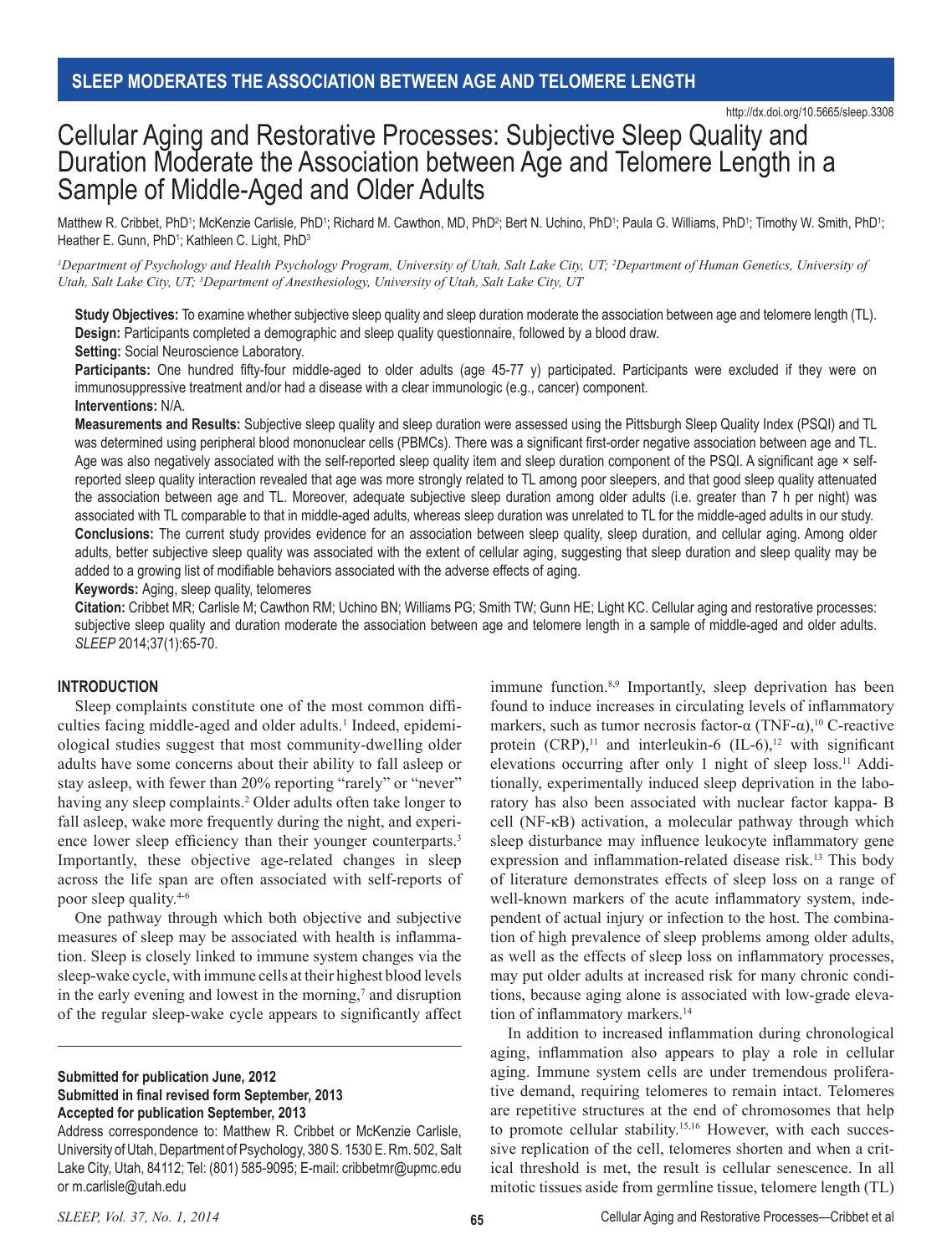declines with age.17,18 Telomere activity serves several critical genomic purposes, including the prevention of chromosomal fusions and unregulated cellular activity.<sup>19</sup> Lymphocytes, an immune cell, are capable of upregulating the enzyme (telomerase) that elongates telomeres, prolonging cellular life span.<sup>20</sup> In addition, recent work demonstrates telomere shortening in monocytes is associated with increased synthesis of proinflammatory cytokines.<sup>21</sup> Although the set point of TL appears to be genetically determined, $22$  it is not yet fully understood what drives age-associated telomere loss, although several factors have been identified (e.g., chronic stress and proliferationinduced shortening). <sup>20</sup>

A small but growing body of literature now demonstrates associations between sleep and TL.23-27 Of these studies, three provide evidence that self-reported sleep quality and sleep duration are related to TL. For example, Prather and colleagues found an association between self-reported sleep quality among middle-aged women and TL, such that women who reported poorer sleep quality had shorter leukocyte TL.<sup>26</sup> This finding has recently been replicated in healthy men ( $M_{\text{age}} = 63.3$ , standard deviation =  $5.6$ ).<sup>27</sup> In addition, Liang and colleagues found that long sleep duration was significantly associated with long TL among women younger than 50 years, but not among women older than 50 years.<sup>25</sup> These findings raise the question of whether associations between sleep quality, sleep duration, and TL change as we age. That is, as we get older, do sleep duration and self-reported sleep quality differentially predict TL compared to a relatively younger population? These prior studies suggest that further study examining associations between sleep duration, self-reported sleep quality, and TL is warranted.

The purpose of the current study was to examine associations among age, subjective sleep quality, sleep duration, and telomere length in a sample of middle-aged and older adults. The first aim was to replicate prior findings of an association between age and TL. A second aim was to replicate recent findings demonstrating associations between subjective sleep quality and self-reported sleep duration with TL, with the prediction that poorer sleep quality and shorter sleep duration would be associated with shorter TL.26 Additionally, prior research suggests a U-shaped association between sleep duration and negative health effects.28 A third aim of the current study was to examine a nonlinear model. Chronological age is generally associated with poorer sleep quality as well as cellular aging, and poor sleep quality is linked to shorter TL. Thus, it was predicted that increasing age would be associated with shorter TL among those reporting shorter sleep duration and poorer sleep quality.

# **METHOD**

#### **Participants**

As part of a larger study, 154 relatively healthy participants (89 men and 65 women) were included in this study. An additional 23 participants were studied, but for various reasons had no telomere data (e.g., blood draw or blood separation problems). Importantly, comparing these individuals with participants who had complete data on age—the only demographic factor related to telomere length—revealed no significant

group differences (mean age =  $60.1$  versus  $60.6$ ,  $P > 0.70$ ). We recruited a middle-aged to older adult sample (45 to 77 y  $[M<sub>age</sub> = 60.1, standard deviation = 6.76]$  to allow for greater variability in TL. Because many older adults are on some form of medication, we only excluded individuals who were on immunosuppressive treatment (e.g., corticosteroid therapy) and/or had current cancer or human immunodeficiency virus to address concerns about potential effects on peripheral blood mononuclear cells (PBMCs), which we used for the determination of TL. Corticosteroid therapy and treatment regimen are factors known to influence immune cell function.<sup>29</sup> Because there was little evidence on the extent of such influences on TL determined from these cells at the time of the study, we conservatively used them as exclusion criteria.

#### **Procedure**

The current investigation was performed in accordance with the ethical standards of the University of Utah institutional review board. All eligible participants were scheduled for an appointment at the Social Neuroscience Laboratory, and following informed consent, were rechecked against the exclusion criteria. Participants then completed a demographic questionnaire (e.g., age, sex) and the Pittsburgh Sleep Quality Index (PSQI).<sup>30</sup> Following completion of the questionnaires, approximately 20 cc of blood were drawn and treated with EDTA to prevent clotting. Telomere length was determined using PBMCs. DNA from the PBMCs was extracted from fresh cells, which were separated using density gradient centrifugation with Ficoll-Hypaque (GE Healthcare). Following the blood draw, participants were debriefed and received \$75.00 for their participation.

#### **Measures**

#### *Pittsburgh Sleep Quality Index*

The PSQI<sup>30</sup> assesses sleep habits during the previous month. The scale is composed of 19 items, which are used to derive seven component scores: sleep quality, sleep latency, sleep duration, habitual sleep efficiency, sleep disturbances, sleep medication, and daytime dysfunction. Component scores on the PSQI are summed to produce a global measure of subjective sleep quality score, with higher scores indicating poorer sleep quality. This instrument has demonstrated good reliability (alpha =  $0.83$ ) and validity.<sup>31</sup> For the current study, the sleep duration component score and the item assessing sleep quality were used.

#### *Telomere Length*

DNA was extracted from isolated PBMCs using the reagents and protocols contained in Qiagen's Gentra Puregene Blood Kit, Catalog # 158389, with the exception that the red blood cell lysis step was skipped, as it was unnecessary due to prior removal of RBCs by centrifugation. Relative TLs were then determined for the PBMCs using quantitative polymerase chain reaction (PCR). For each DNA sample, we measured the factor by which the sample differed from a reference DNA sample in its ratio of telomere repeat copy number to single copy gene copy number. This ratio is proportional to the average TL (T/S ratio).32 These assays were run in several batches, and each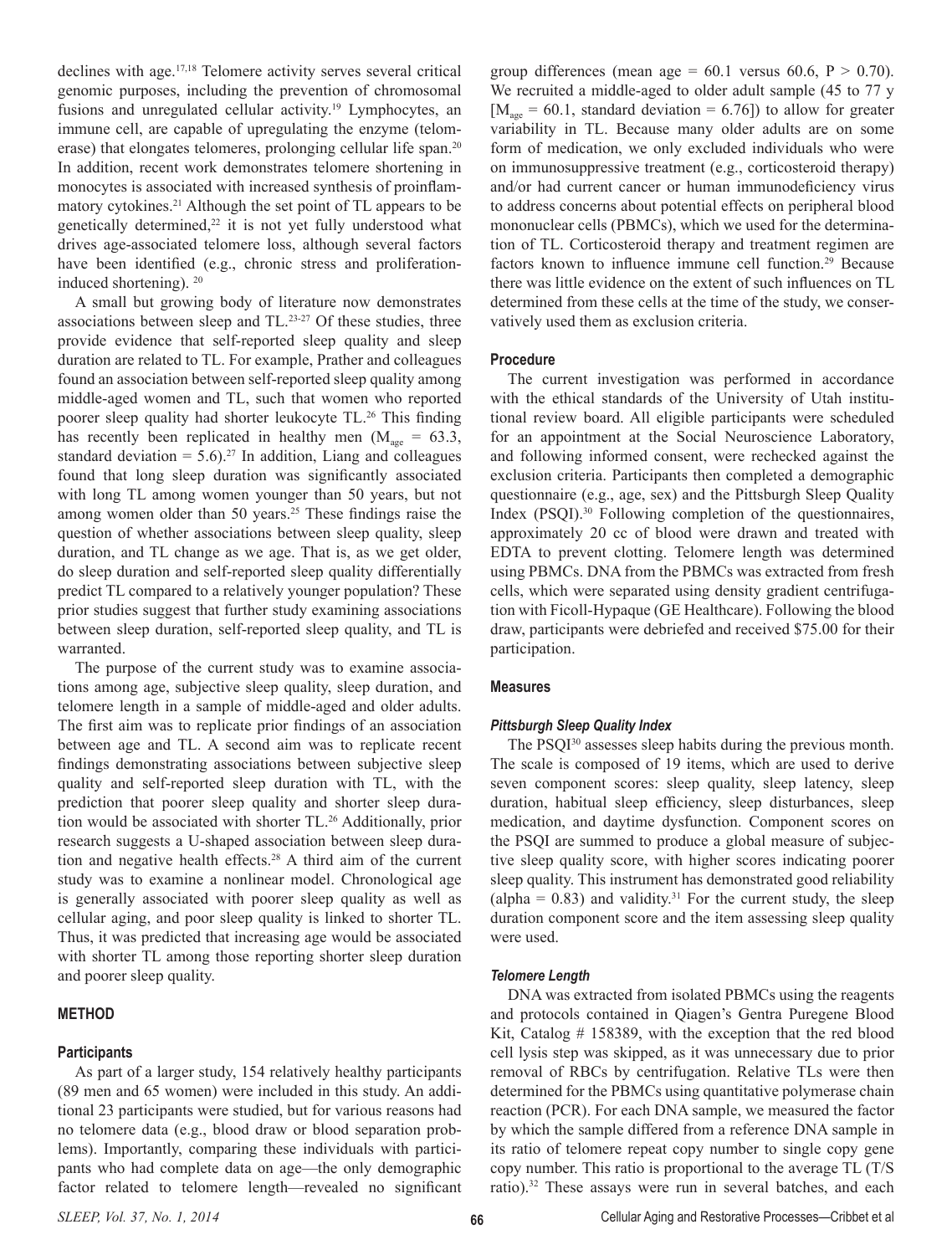**Table 1**—Means, standard deviations, and zero-order correlations among study variables

| Variable                                                             | 1    | 2        | 3        | 4                 |
|----------------------------------------------------------------------|------|----------|----------|-------------------|
| 1. Telomere length                                                   |      | $-0.29b$ | 0.04     | 0.08              |
| 2. Age                                                               |      |          | $-0.26b$ | $-0.17a$          |
| 3. Self-reported sleep quality                                       |      |          |          | 0.40 <sup>b</sup> |
| 4. Sleep duration                                                    |      |          |          |                   |
| Mean                                                                 | 0.97 | 60.13    | 0.88     | 0.62              |
| Standard deviation                                                   | 0.25 | 6.57     | 0.69     | 0.86              |
| Telomere length represented as T/S ratio. $P < 0.05$ . $P < 0.001$ . |      |          |          |                   |

batch consisted of DNA samples from 96 participants per quantitative PCR run. The interassay geometric mean of the coefficient of variation for this assay was 3.13%, based on examining the variation in the mean  $T/S$  ratio across days.<sup>33</sup> The intra-assay geometric mean of the coefficient of variation was 5.22%. This was determined by examining variations in the T/S of samples across triplicate repeat measurements of the samples, collected in the same run.33 Outliers were determined within triplicate measurements of T/S for a given sample: when PCR amplification of either the telomere target and/or the single copy gene target failed for one of the three replicates, that replicate was removed from the analysis. When amplification of two or more of the three replicates of a sample failed, the assay was repeated in triplicate for that DNA sample. The Shapiro-Wilk test of normality, which is appropriate for this sample size, was 0.98, indicating a high degree of normality in the resulting T/S ratio data.

## *Overview of Analyses*

To characterize the sample with respect to age, sleep duration, self-reported sleep quality, and telomere length, means, standard deviations and zero-order correlations among these variables were calculated.

Separate regression analyses examined independent associations among age, sleep duration (PSQI component score), subjective sleep quality (PSQI item), and TL. All models included covariates known to be associated with telomere length (sex; body mass index; average weekly alcohol consumption; average weekly tobacco use; average weekly exercise; use of hormone replacement therapy; and use of hypertension, cholesterol, and diabetes medications). All variables were centered to minimize multicollinearity.<sup>34</sup>

To examine the moderating effects of sleep duration and self-reported sleep quality on the association between age and TL, separate regression models that included first-order effects and the cross product terms (e.g., age  $\times$  sleep quality) were conducted, adjusting for the covariates just listed. In order to probe significant interactions, separate regression models were restructured on high and low values (one standard deviation above and below the mean) of sleep duration and sleep quality, respectively.34

Finally, because prior research suggests a U-shaped association between sleep duration and negative health effects,<sup>28</sup> a nonlinear model was also examined. Significant interactions were probed by restructuring the regression model one



standard deviation above and below the means of age and sleep duration<sup>34</sup>

## **RESULTS**

#### **Primary Analyses**

Means, standard deviations, and correlations among the study variables are presented in Table 1. Age was significantly inversely correlated with the sleep duration component of the PSQI and the PSQI item about self-reported sleep quality. The well-known association between age and TL was replicated  $(b = -0.011, t = -3.83, P = 0.0002)$ .

Because prior research on sleep in older adults suggests that sleep duration and sleep quality are important for health, $3-6$  we examined the PSQI sleep duration component and self-reported sleep quality item. In all regression models, variables were centered to minimize multicollinearity. In separate regression models that included the PSQI sleep duration component and the PSQI sleep quality item scores age remained a significant predictor of TL ( $P < 0.001$ ), above and beyond the following covariates: sex, body mass index, average weekly alcohol consumption, average weekly tobacco use, average weekly exercise, use of hormone replacement therapy, use of hypertension, cholesterol, diabetes medications.

To examine the moderating effect of sleep duration and sleep quality on the association between age and TL, separate regression models that included centered first-order effects and the cross product terms (age  $\times$  sleep quality item; age  $\times$  sleep duration component score) were conducted. One significant interaction emerged. There was a significant interaction between age and self-reported sleep quality  $(b = -0.011, t = -2.42,$  $P < 0.05$ ,  $\Delta R^2 = 0.04$ ) above and beyond sex, body mass index, average weekly alcohol consumption, average weekly tobacco use, average weekly exercise, use of hormone replacement therapy, and use of medications for hypertension, cholesterol, and diabetes. No other main effects or interactions of these PSQI scores emerged. In order to probe the significant age  $\times$ self-reported sleep quality interaction, the regression model was restructured on high and low values (one standard deviation above and below the mean) of self-reported sleep quality (item).<sup>34</sup> As displayed in Figure 1 (which displays plotted values one standard deviation above and below the mean of the PSQI item about self-reported sleep quality), follow-up analyses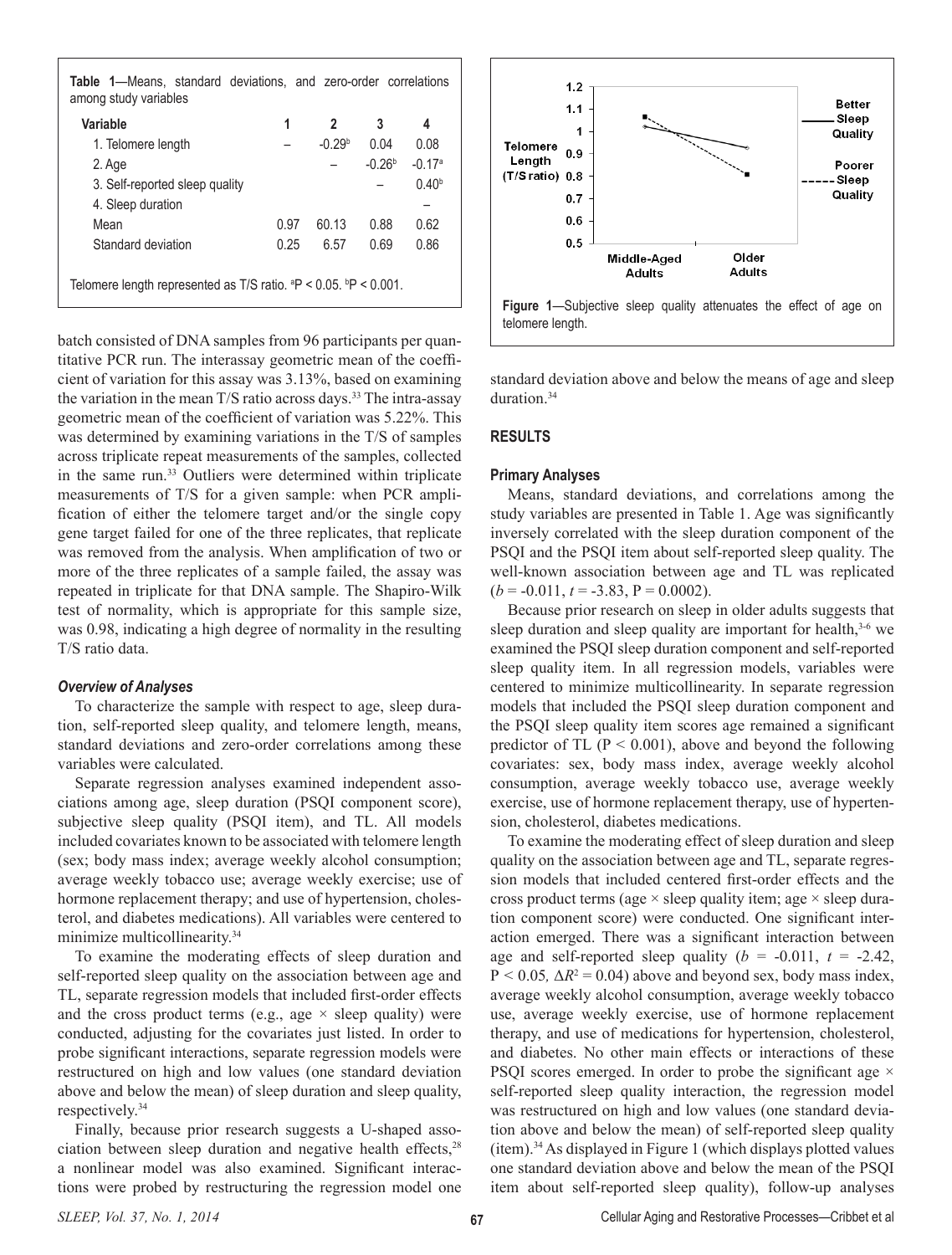

revealed that age was more strongly negatively related to TL among those with poor self-reported sleep quality  $(b = -0.021)$ ,  $P \leq 0.0001$ ) than those with better self-reported sleep quality  $(b = -0.005, P = 0.24)$ , suggesting that sleep quality attenuated the effect of age on TL.

Finally, given prior research suggesting that both high and low sleep duration may have negative health effects (i.e., a curvilinear effect), $28$  a nonlinear association between the component score of sleep duration and TL was examined in a regression model that included sex, age, the linear sleep duration term (component score), and a quadratic sleep duration term. There was a significant association between the quadratic sleep duration term and telomere length ( $b = 0.05$ ,  $P < 0.05$ ) above and beyond sex; body mass index; average weekly alcohol consumption; average weekly tobacco use; average weekly exercise; use of hormone replacement therapy; use of hypertension, cholesterol, and diabetes medications; and chronological age. Moreover, age moderated the association between the quadratic sleep duration term and TL ( $b = 0.013$ ,  $t = 3.61$ ,  $P < 0.001$ ,  $\Delta R^2 = 0.08$ ). In order to probe the significant interaction, the regression model was restructured one standard deviation above and below the means for both age and the quadratic sleep duration term.<sup>34</sup> Analysis of simple slopes revealed that sleep duration was unrelated to TL for the middle-aged adults in our sample ( $P > 0.10$ ). However, adequate sleep duration  $(i.e., > 6.9 h/night)$  in older adults was positively associated with TL  $(b = 0.25, P < 0.01)$ . Moreover, it appears that the benefits of adequate sleep duration begin around age 60 y ( $b = 0.06$ , P *<* 0*.*05). Although the simple slope for older adults with low sleep duration ( $\leq 5$  h/night) was also significant ( $b = 0.12$ ,  $P < 0.01$ ), very few older adults reported sleep duration this low  $(n = 4)$  and the predicted TL in this group was well below that of the middle-aged participants. Figure 2 shows mean TL values based on the range of values for the sleep duration component on the PSQI and on values one standard deviation above and one standard deviation below the mean of age ( $M_{\text{age}} = 60.57$  y). TL for older adults with adequate sleep duration (i.e.,  $> 6.9$  h/ night) is comparable to that of the middle-aged group. Thus, adequate sleep duration in older adults appears to be associated with attenuated aging, as indicated by TL.

## **DISCUSSION**

In this study we examined associations between chronological age, cellular aging, sleep duration, and subjective sleep quality in a sample of middle-aged and older men and women. Consistent with prior research and our first aim, we found an inverse association between age and TL. For our second aim, we did not find the PSQI item of self-reported sleep quality to significantly predict TL on its own. However, it did moderate the association between age and TL, suggesting that among older adults, better sleep quality was significantly associated with longer TL; this pattern was not found for younger adults in this sample. Similar to findings by Jackowska and colleagues, results of the current study indicated a nonlinear association between the component of sleep duration and TL, such that both high and low sleep durations were associated with shorter TL.<sup>27</sup> This nonlinear effect varied with age such that there was evidence of longer TL for older adults with adequate sleep duration; however sleep duration was unrelated to TL for the middle-aged adults in our sample.

The current study replicates and extends recent findings on the links between aging and TL. However, the current study differs from prior studies in important ways. First, the current study is the first to use both men and women in examining the association between PSQI measures of sleep quality and sleep duration with TL. Next, in contrast to findings of Liang and colleagues, results of the current study showed the sleep duration component was significantly associated with TL among older adults compared to middle-aged adults.25 We interpret current results to suggest that getting an adequate amount of sleep in older adulthood is potentially buffering deleterious effects of TL shortening that normally occur with age; thus, sleep is demonstrated to be a restorative process at the cellular level in older adults. Future research should examine the circumstances that shape how sleep duration influences cellular aging. These general findings are consistent with prior work showing the importance of subjective sleep quality and duration as predictors of TL.

TL, a marker of cellular aging, has been related to other psychosocial factors known to affect health, such as chronic stress, $35$  divorce, $36$  and childhood trauma. $37$  Thus, the results of this investigation may have implications for understanding the mechanisms through which daily metabolic insults such as stress affect health in older adults.<sup>38</sup> Within this general framework, stress exposure, stress reactivity, stress recovery, and restoration are component processes by which stress adversely affects health, and sleep is considered to be a restorative process.39,40 Inadequate sleep is associated with adverse health consequences including impaired immune functioning,<sup>41</sup> susceptibility to the common cold, $42$  metabolic syndrome, $43,44$ inflammatory processes,<sup>45</sup> coronary artery calcification,<sup>46</sup> coronary heart disease,<sup>47</sup> and type 2 diabetes.<sup>48</sup> Moreover, among middle-aged and older adults, sleeping less than 7 h or more than 8 h is associated with poor health outcomes<sup>28</sup> and increased mortality rates.<sup>49</sup> The data from this study highlight the potential positive effect of better sleep quality and longer sleep duration, especially for older adults.

As shown in Table 1, the older adults in this study reported better sleep quality (PSQI sleep quality item) and slept longer (PSQI sleep duration component) than their middle-aged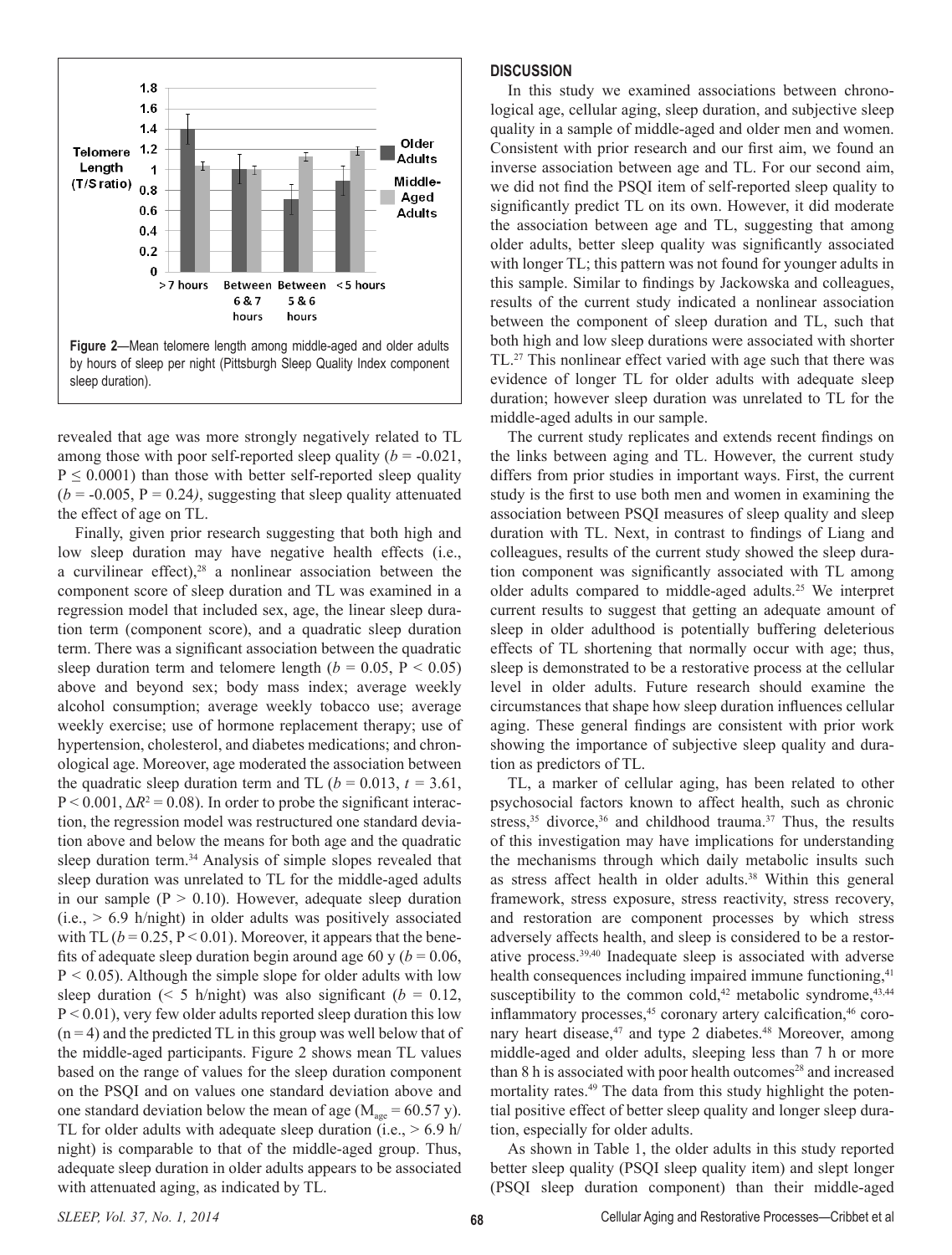counterparts. These findings are inconsistent with the view that older adults report more sleep complaints and experience a decline in sleep quality over the life span.<sup>2-6</sup> However, this sample was composed of relatively healthy middle-aged and older adults, and results of the current study are consistent with prior research indicating that sleep complaints among older adults are not the result of age *per se*, but are often secondary to physical health problems.<sup>50-52</sup> Moreover, the results of the current study are consistent with findings from a recent population-based study of subjective sleep quality across the life span showing a decline in sleep quality until age 60 y, followed by a transient increase in sleep quality from age 60 y to 66 y, then a plateau in sleep quality after age 66  $y$ <sup>53</sup> Although the finding that the older adults in this study reported better sleep quality than their middle-aged counterparts is in contrast to the view that sleep quality declines with age, these results suggest a growing need for a more differentiated description of changes in sleep quality during old age.

There are some limitations to the current study. First, the participants were a relatively healthy community sample of older adults, so generalizations to chronically ill populations and other age groups should be made cautiously. Future research should examine the association between TL and self-reported sleep quality in the context of diagnosed sleep disorders, such as insomnia and obstructive sleep apnea (OSA), especially in light of evidence that OSA in adults has been linked to shorter TL,<sup>54</sup> whereas OSA in children has been associated with longer TL.<sup>55</sup> Thus, more work examining connections between OSA and TL is needed before attempting to understand the role self-reported sleep quality may play in that relationship. Additionally, the data are cross-sectional in nature, limiting the ability to draw causal inference. Moreover, only 2% to 3% of the total variance in TL was explained by interactions between age and the individual item of sleep quality, indicating a fairly modest effect. Longitudinal investigations may increase our understanding of how poor sleep quality affects cellular aging throughout adulthood. Although self-reported sleep quality is important to examine and figures prominently in the development of chronic sleep disturbance, investigating these associations using objective indices of sleep (e.g., actigraphy and polysomnography) will be important. Relating indices of cellular aging to circadian and homeostatic processes may also help to clarify the mechanism through which sleep affects cellular aging.

Despite these limitations, the current study provides evidence for an association between subjective sleep quality, sleep duration, and cellular aging processes among middle-aged and older adults. These data suggest that sleep and subjective sleep quality and sleep duration can be added to a growing list of modifiable health behaviors linked to shorter TL.<sup>56-61</sup> Thus, interventions aimed at improving modifiable aspects of sleep may help to lessen the adverse effects associated with cellular aging.

## **ACKNOWLEDGMENT**

Matthew R. Cribbet, PhD and McKenzie Carlisle, PhD are co-first authors.

# **DISCLOSURE STATEMENT**

This was not an industry supported study. Support for this research was provided by grant number R21 AG029239 (Dr.

Uchino, PI) from the National Institute on Aging and Public Health Services research grant numbers UL1-RR025764 and C06-RR11234 from the National Center for Research Resources. Work was performed in the psychology department at the University of Utah. Dr. Cawthon has financial interests in and serves on the Scientific Advisory Board of Telome Health, Inc. Dr. Cawthon asserts that none of the above constitutes a conflict of interest regarding the current manuscript, as he was blinded with regard to age, sex, and all sleep quality-related data on the research participants. The other authors have indicated no financial conflicts of interest.

#### **REFERENCES**

- 1. National Sleep Foundation. How much sleep do adults need? Washington, DC: National Sleep Foundation, 2010. Accessed April 18, 2011. http:// www.sleepfoundation.org/article/white-papers/how-much-sleep-doadults-need.
- 2. Foley DJ, Monjan AA, Brown SL, Simonsick EM, Wallace RB, Blazer DG. Sleep complaints among elderly persons: An epidemiologic study of three communities. Sleep 1995;18:425-32.
- 3. Buysse DJ, Reynolds CF, Monk TH, Hoch CC, Yeager AL, Kupfer DJ. Quantification of subjective sleep quality in healthy elderly men and women using the Pittsburgh Sleep Quality Index (PSQI). Sleep 1991;14:331-8.
- 4. Cochen V, Arbus C, Soto M, et al. Sleep disorders and their impacts on healthy, dependent, and frail older adults. J Nutr Health Aging 2009;13:322-9.
- 5. Unruh ML, Redline S, An M-W, et al. Subjective and objective sleep quality and aging in the Sleep Heart Health Study. J Am Geriatr Soc 2008;56:1218-27.
- 6. Vitiello MV, Larsen LH, Moe KE. Age-related sleep change: Gender and estrogen effects on the subjective-objective sleep quality relationships of healthy, noncomplaining older men and women. J Psychosom Res 2004;56:503-10.
- 7. Redwine L, Dang J, Irwin, M. Cellular adhesion molecule expression, nocturnal sleep, and partial sleep deprivation. Brain Behav Immun 2004;18:333-40.
- 8. Mullington JM, Simpson NS, Meier-Ewert HK, Haack M. Sleep loss and inflammation. Best Pract Res Clin Endocrinol Metab 2010;24:775-84.
- Simpson N, Dinges DF. Sleep and inflammation. Nutr Rev 2007;65:S244-52.
- 10. Irwin MR, Wang M, Campomayor CO, Collado-Hidalgo A, Cole S. Sleep deprivation and activation of morning levels of cellular and genomic markers of inflammation. Arch Intern Med 2006;166:1756-62.
- 11. Meier-Ewert HK, Ridker PM, Rifai N, et al. Effect of sleep loss on C-reactive protein, an inflammatory marker of cardiovascular risk. J Am Coll Cardiol 2004;43:678-83.
- 12. Vgontzas AN, Zoumakis M, Bixler EO, et al. Impaired nighttime sleep in healthy old versus young adults is associated with elevated plasma interleukin-6 and cortisol levels: physiologic and therapeutic implications. J Clin Endocrinol Metab 2003;88:2087-95.
- 13. Irwin MR, Wang M, Ribeiro D, et al. Sleep loss activates cellular inflammatory signaling. Bio Psychiatry 2008;64:538-40.
- 14. Singh T, Newman AB. Inflammatory markers in population studies of aging. Ageing Res Rev 2011;10:319-29.
- 15. Dahse R, Fiedler W, Ernst G. Telomeres and telomerase: biological and clinical importance. Clin Chem 1997;708-14.
- 16. Saretzki G, Von Zglinicki T. Replicative aging, telomeres, and oxidative stress. Ann N Y Acad Sci 2002;959:24-9.
- 17. Cawthon RM, Smith KR, O'Brien E, Sivatchenko A, Kerber RA. Association between telomere length in blood and mortality in people aged 60 years or older. Lancet 2003;361:393-5.
- 18. Epel ES, Blackburn EH, Lin J, et al. Accelerated telomere shortening in response to life stress. Proc Natl Acad Sci U S A 2004;101:17312-5.
- 19. Chan SRWL, Blackburn EH. Telomeres and telomerase. Philos Trans R Soc Lond B Biol Sci 2004;359:109-21.
- 20. Andrews NP, Fuji H, Goronzy JJ, Weyand CM. Telomeres and immunological diseases of aging. Gerontology 2010;56:390-403.